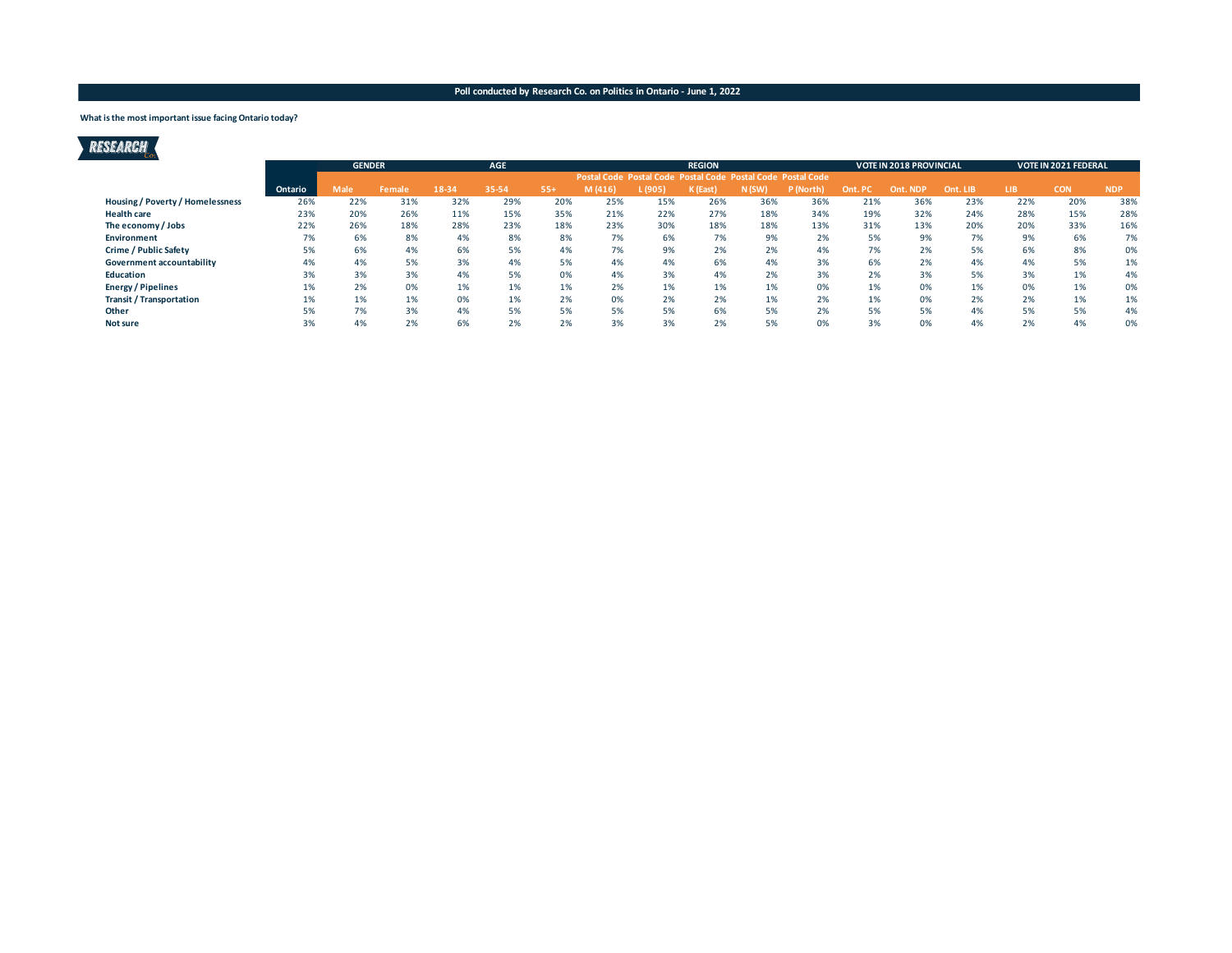**Thinking of each of the following provincial party leaders, would you say you generally approve or disapprove of the way they have performed in their job?**

# RESEARCH

|                                                                                  | <b>GENDER</b> |             |        |       | AGE   |       | <b>REGION</b>                                               |        |          |       |           |         | VOTE IN 2018 PROVINCIAL |          | VOTE IN 2021 FEDERAL |            |            |
|----------------------------------------------------------------------------------|---------------|-------------|--------|-------|-------|-------|-------------------------------------------------------------|--------|----------|-------|-----------|---------|-------------------------|----------|----------------------|------------|------------|
|                                                                                  |               |             |        |       |       |       | Postal Code Postal Code Postal Code Postal Code Postal Code |        |          |       |           |         |                         |          |                      |            |            |
|                                                                                  | Ontario       | <b>Male</b> | Female | 18-34 | 35-54 | $55+$ | M(416)                                                      | L(905) | K (East) | N(SW) | P (North) | Ont. PC | Ont. NDP                | Ont. LIB | LIB.                 | <b>CON</b> | <b>NDP</b> |
| Premier and Ontario Progressive Conservative Party leader Doug Ford              |               |             |        |       |       |       |                                                             |        |          |       |           |         |                         |          |                      |            |            |
| Strongly approve                                                                 | 20%           | 20%         | 19%    | 15%   | 21%   | 21%   | 19%                                                         | 21%    | 24%      | 16%   | 16%       | 39%     | 4%                      | 11%      | 16%                  | 40%        | 4%         |
| Moderately approve                                                               | 30%           | 33%         | 28%    | 30%   | 31%   | 30%   | 23%                                                         | 35%    | 30%      | 28%   | 45%       | 40%     | 20%                     | 28%      | 26%                  | 38%        | 26%        |
| Moderately disapprove                                                            | 20%           | 18%         | 23%    | 27%   | 20%   | 16%   | 23%                                                         | 19%    | 18%      | 21%   | 17%       | 12%     | 21%                     | 24%      | 22%                  | 12%        | 25%        |
| Strongly disapprove                                                              | 26%           | 26%         | 26%    | 22%   | 23%   | 30%   | 29%                                                         | 21%    | 23%      | 31%   | 19%       | 8%      | 54%                     | 31%      | 31%                  | 7%         | 44%        |
| <b>Not sure</b>                                                                  | 5%            | 4%          | 5%     | 7%    | 5%    | 3%    | 6%                                                          | 4%     | 5%       | 4%    | 3%        | 2%      | 1%                      | 6%       | 4%                   | 2%         | 2%         |
| Official Opposition and Ontario New Democratic Party (NDP) leader Andrea Horwath |               |             |        |       |       |       |                                                             |        |          |       |           |         |                         |          |                      |            |            |
| <b>Strongly approve</b>                                                          | 13%           | 13%         | 13%    | 16%   | 12%   | 14%   | 13%                                                         | 12%    | 14%      | 14%   | 18%       | 3%      | 37%                     | 15%      | 12%                  | 4%         | 39%        |
| Moderately approve                                                               | 33%           | 30%         | 37%    | 34%   | 33%   | 33%   | 36%                                                         | 30%    | 38%      | 34%   | 26%       | 24%     | 51%                     | 39%      | 41%                  | 21%        | 41%        |
| Moderately disapprove                                                            | 19%           | 20%         | 18%    | 19%   | 23%   | 16%   | 21%                                                         | 21%    | 12%      | 20%   | 17%       | 22%     | 8%                      | 22%      | 20%                  | 23%        | 13%        |
| Strongly disapprove                                                              | 23%           | 28%         | 18%    | 16%   | 21%   | 29%   | 19%                                                         | 26%    | 22%      | 23%   | 33%       | 44%     | 3%                      | 12%      | 16%                  | 46%        | 4%         |
| <b>Not sure</b>                                                                  | 11%           | 8%          | 13%    | 14%   | 12%   | 8%    | 11%                                                         | 11%    | 14%      | 9%    | 6%        | 7%      | 2%                      | 13%      | 11%                  | 7%         | 3%         |
| Ontario Liberal Party leader Steven Del Duca                                     |               |             |        |       |       |       |                                                             |        |          |       |           |         |                         |          |                      |            |            |
| Strongly approve                                                                 | 11%           | 15%         | 7%     | 13%   | 11%   | 10%   | 19%                                                         | 9%     | 8%       | 8%    | 11%       | 3%      | 6%                      | 29%      | 21%                  | 3%         | 8%         |
| Moderately approve                                                               | 31%           | 30%         | 31%    | 34%   | 35%   | 25%   | 37%                                                         | 32%    | 29%      | 26%   | 26%       | 17%     | 41%                     | 45%      | 45%                  | 14%        | 34%        |
| Moderately disapprove                                                            | 19%           | 18%         | 20%    | 22%   | 17%   | 19%   | 18%                                                         | 18%    | 19%      | 19%   | 24%       | 23%     | 20%                     | 12%      | 12%                  | 22%        | 22%        |
| Strongly disapprove                                                              | 28%           | 27%         | 29%    | 19%   | 26%   | 34%   | 16%                                                         | 31%    | 29%      | 34%   | 31%       | 48%     | 21%                     | 6%       | 13%                  | 53%        | 23%        |
| Not sure                                                                         | 11%           | 10%         | 13%    | 12%   | 11%   | 12%   | 10%                                                         | 10%    | 14%      | 12%   | 9%        | 8%      | 13%                     | 8%       | 9%                   | 8%         | 14%        |
| <b>Ontario Green Party leader Mike Schreiner</b>                                 |               |             |        |       |       |       |                                                             |        |          |       |           |         |                         |          |                      |            |            |
| <b>Strongly approve</b>                                                          | 8%            | 6%          | 9%     | 10%   | 6%    | 7%    | 9%                                                          | 5%     | 5%       | 11%   | 9%        | 2%      | 7%                      | 13%      | 10%                  | 1%         | 9%         |
| Moderately approve                                                               | 32%           | 34%         | 30%    | 40%   | 32%   | 28%   | 40%                                                         | 33%    | 27%      | 29%   | 27%       | 25%     | 34%                     | 40%      | 35%                  | 25%        | 34%        |
| Moderately disapprove                                                            | 21%           | 21%         | 21%    | 19%   | 21%   | 22%   | 21%                                                         | 19%    | 24%      | 20%   | 21%       | 27%     | 19%                     | 18%      | 22%                  | 29%        | 17%        |
| <b>Strongly disapprove</b>                                                       | 13%           | 13%         | 13%    | 9%    | 15%   | 14%   | 9%                                                          | 15%    | 9%       | 18%   | 12%       | 21%     | 8%                      | 8%       | 9%                   | 25%        | 8%         |
| Not sure                                                                         | 26%           | 26%         | 27%    | 22%   | 26%   | 29%   | 22%                                                         | 27%    | 35%      | 21%   | 31%       | 25%     | 31%                     | 21%      | 24%                  | 21%        | 33%        |
| New Blue Party of Ontario leader Jim Karahalios                                  |               |             |        |       |       |       |                                                             |        |          |       |           |         |                         |          |                      |            |            |
| Strongly approve                                                                 | 3%            | 3%          | 3%     | 3%    | 5%    | 2%    | 5%                                                          | 2%     | 2%       | 2%    | 8%        | 3%      | 2%                      | 5%       | 3%                   | 3%         | 2%         |
| Moderately approve                                                               | 13%           | 14%         | 11%    | 24%   | 15%   | 5%    | 13%                                                         | 15%    | 6%       | 17%   | 9%        | 11%     | 11%                     | 13%      | 12%                  | 12%        | 11%        |
| Moderately disapprove                                                            | 14%           | 15%         | 14%    | 18%   | 15%   | 11%   | 21%                                                         | 11%    | 14%      | 12%   | 10%       | 16%     | 11%                     | 18%      | 16%                  | 16%        | 10%        |
| Strongly disapprove                                                              | 23%           | 25%         | 22%    | 19%   | 22%   | 27%   | 24%                                                         | 19%    | 23%      | 27%   | 27%       | 27%     | 26%                     | 23%      | 27%                  | 27%        | 27%        |
| <b>Not sure</b>                                                                  | 47%           | 43%         | 50%    | 36%   | 43%   | 55%   | 37%                                                         | 53%    | 55%      | 42%   | 46%       | 43%     | 51%                     | 41%      | 43%                  | 43%        | 50%        |
| <b>Ontario Party leader Derek Sloan</b>                                          |               |             |        |       |       |       |                                                             |        |          |       |           |         |                         |          |                      |            |            |
| <b>Strongly approve</b>                                                          | 4%            | 4%          | 3%     | 5%    | 5%    | 2%    | 4%                                                          | 5%     | 4%       | 1%    | 8%        | 5%      | 1%                      | 7%       | 4%                   | 6%         | 1%         |
| Moderately approve                                                               | 12%           | 15%         | 10%    | 23%   | 14%   | 5%    | 15%                                                         | 11%    | 7%       | 17%   | 9%        | 10%     | 11%                     | 18%      | 12%                  | 11%        | 14%        |
| Moderately disapprove                                                            | 18%           | 17%         | 19%    | 23%   | 16%   | 18%   | 22%                                                         | 18%    | 18%      | 18%   | 15%       | 18%     | 12%                     | 21%      | 23%                  | 18%        | 12%        |
| Strongly disapprove                                                              | 22%           | 24%         | 20%    | 15%   | 21%   | 27%   | 24%                                                         | 20%    | 26%      | 20%   | 23%       | 28%     | 29%                     | 18%      | 23%                  | 26%        | 27%        |
| Not sure                                                                         | 43%           | 39%         | 48%    | 33%   | 44%   | 48%   | 36%                                                         | 46%    | 45%      | 44%   | 46%       | 39%     | 47%                     | 36%      | 38%                  | 39%        | 46%        |
|                                                                                  |               |             |        |       |       |       |                                                             |        |          |       |           |         |                         |          |                      |            |            |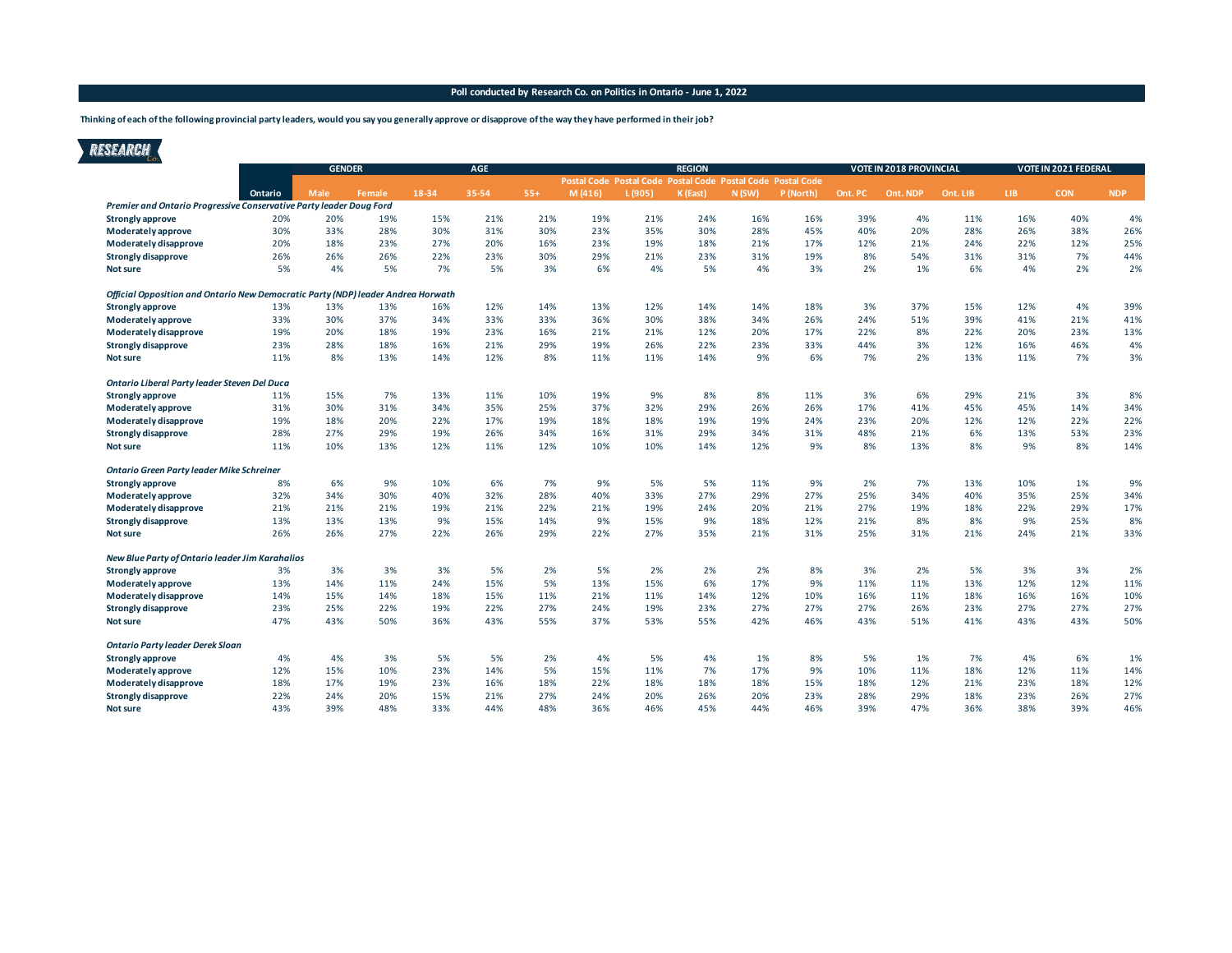7

As you may know, a provincial election is scheduled for June 2 in Ontario. If the provincial election were held today, which party's candidate would you vote for in your constituency? If you have already voted in the advan **the party you voted for.**

| RESEARCH                                      |         |               |               |       |            |       |        |         |                                                             |       |           |         |                         |          |      |                             |            |
|-----------------------------------------------|---------|---------------|---------------|-------|------------|-------|--------|---------|-------------------------------------------------------------|-------|-----------|---------|-------------------------|----------|------|-----------------------------|------------|
|                                               |         | <b>GENDER</b> |               |       | <b>AGE</b> |       |        |         | <b>REGION</b>                                               |       |           |         | VOTE IN 2018 PROVINCIAL |          |      | <b>VOTE IN 2021 FEDERAL</b> |            |
|                                               |         |               |               |       |            |       |        |         | Postal Code Postal Code Postal Code Postal Code Postal Code |       |           |         |                         |          |      |                             |            |
|                                               | Ontario | Male          | <b>Female</b> | 18-34 | 35-54      | $55+$ | M(416) | L (905) | K (East                                                     | N(SW) | P (North) | Ont. PC | Ont. NDP                | Ont. LIB | LIB. | <b>CON</b>                  | <b>NDP</b> |
| All respondents                               |         |               |               |       |            |       |        |         |                                                             |       |           |         |                         |          |      |                             |            |
| <b>Ontario Progressive Conservative Party</b> | 37%     | 40%           | 34%           | 29%   | 39%        | 40%   | 30%    | 44%     | 44%                                                         | 32%   | 30%       | 79%     | 9%                      | 10%      | 24%  | 82%                         | 13%        |
| <b>Ontario Liberal Party</b>                  | 24%     | 25%           | 23%           | 26%   | 24%        | 23%   | 34%    | 26%     | 22%                                                         | 17%   | 17%       | 6%      | 15%                     | 67%      | 50%  | 4%                          | 10%        |
| <b>Ontario New Democratic Party (NDP)</b>     | 22%     | 20%           | 24%           | 24%   | 19%        | 23%   | 20%    | 18%     | 21%                                                         | 27%   | 29%       | 4%      | 69%                     | 14%      | 19%  | 4%                          | 67%        |
| <b>Ontario Green Party</b>                    | 6%      | 5%            | 7%            | 9%    | 6%         | 5%    | 6%     | 5%      | 3%                                                          | 10%   | 4%        | 1%      | 3%                      | 3%       | 2%   | 1%                          | 4%         |
| <b>New Blue Party of Ontario</b>              | 3%      | 3%            | 3%            | 3%    | 4%         | 2%    | 2%     | 3%      | 2%                                                          | 3%    | 6%        | 4%      | 1%                      | 2%       | 1%   | 3%                          | 2%         |
| <b>Ontario Party</b>                          | 1%      | 1%            | 1%            | 2%    | 1%         | 1%    | 0%     | 0%      | 1%                                                          | 1%    | 6%        | 2%      | 0%                      | 1%       | 0%   | 2%                          | 0%         |
| Another party / An independent candidate      | 1%      | 1%            | 1%            | 0%    | 1%         | 2%    | 1%     | 0%      | 1%                                                          | 2%    | 0%        | 1%      | 0%                      | 0%       | 1%   | 1%                          | 0%         |
| Undecided / Would not vote                    | 6%      | 5%            | 7%            | 7%    | 7%         | 5%    | 7%     | 4%      | 6%                                                          | 7%    | 8%        | 3%      | 3%                      | 3%       | 3%   | 2%                          | 4%         |
| <b>Decided Voters</b>                         |         |               |               |       |            |       |        |         |                                                             |       |           |         |                         |          |      |                             |            |
| <b>Ontario Progressive Conservative Party</b> | 39%     | 42%           | 37%           | 31%   | 42%        | 42%   | 32%    | 46%     | 47%                                                         | 35%   | 33%       | 81%     | 9%                      | 10%      | 25%  | 84%                         | 14%        |
| <b>Ontario Liberal Party</b>                  | 26%     | 26%           | 25%           | 28%   | 26%        | 24%   | 36%    | 27%     | 23%                                                         | 18%   | 19%       | 6%      | 15%                     | 69%      | 52%  | 5%                          | 10%        |
| <b>Ontario New Democratic Party (NDP)</b>     | 23%     | 21%           | 25%           | 26%   | 21%        | 24%   | 21%    | 19%     | 22%                                                         | 29%   | 32%       | 4%      | 71%                     | 15%      | 20%  | 4%                          | 70%        |
| <b>Ontario Green Party</b>                    | 6%      | 5%            | 7%            | 9%    | 6%         | 5%    | 7%     | 5%      | 4%                                                          | 10%   | 4%        | 1%      | 3%                      | 3%       | 2%   | 1%                          | 5%         |
| <b>New Blue Party of Ontario</b>              | 3%      | 3%            | 4%            | 4%    | 4%         | 2%    | 3%     | 3%      | 2%                                                          | 4%    | 6%        | 4%      | 1%                      | 2%       | 1%   | 3%                          | 2%         |
| <b>Ontario Party</b>                          | 1%      | 2%            | 1%            | 2%    | 1%         | 1%    | 0%     | 1%      | 1%                                                          | 2%    | 6%        | 2%      | 0%                      | 1%       | 0%   | 2%                          | 0%         |
| Another party / An independent candidate      | 1%      | 1%            | 1%            | 0%    | 1%         | 2%    | 1%     | 0%      | 1%                                                          | 2%    | 0%        | 1%      | 0%                      | 0%       | 1%   | 2%                          | 0%         |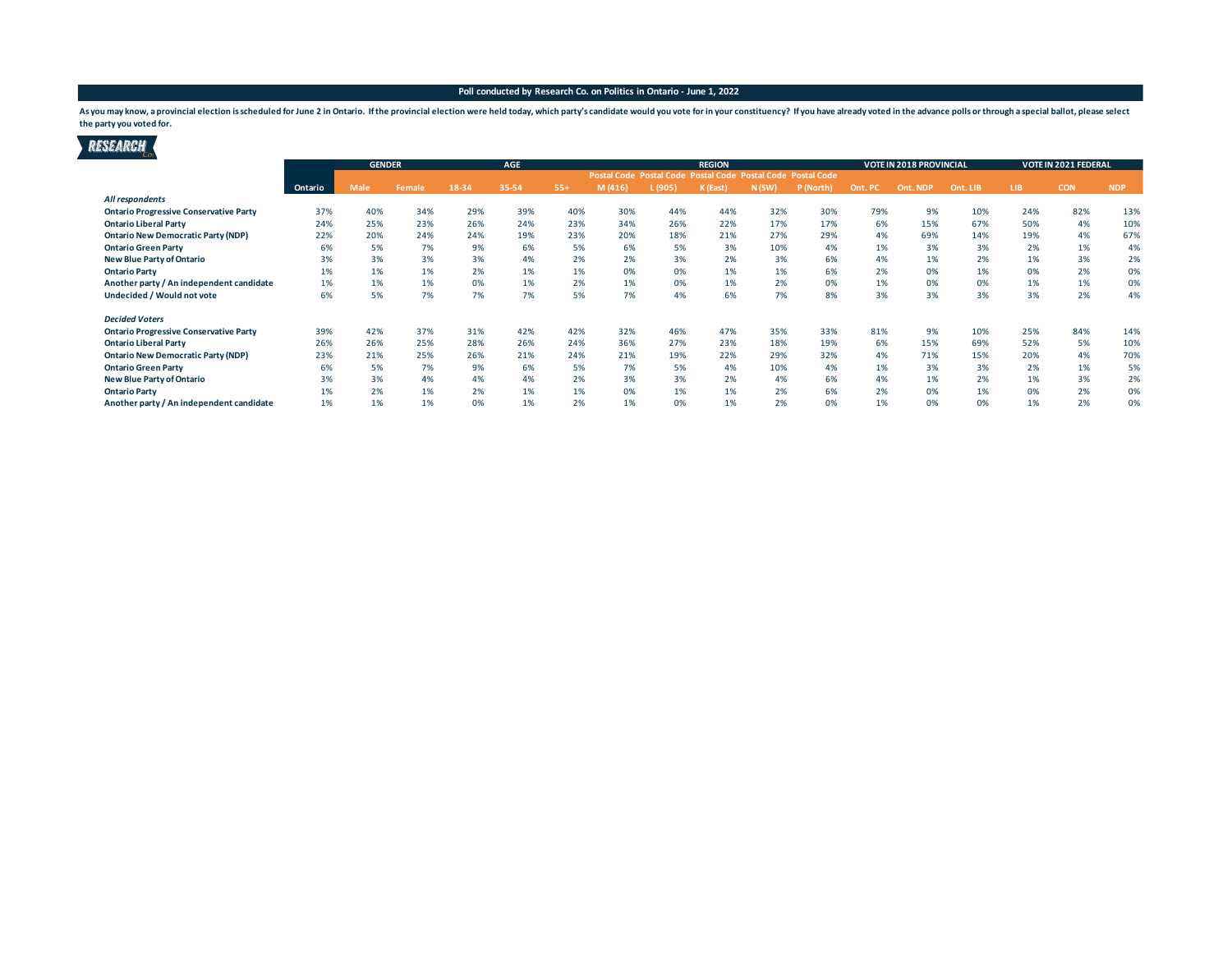**Since the start of the campaign, has your opinion of each of the following leaders improved, stayed the same, or worsened?**

# RESEARCH

|                                                                                  | <b>GENDER</b> |      |        |       | <b>AGE</b> |       |                                                             |        | <b>REGION</b> |       |           |         | VOTE IN 2018 PROVINCIAL |          | VOTE IN 2021 FEDERAL |            |            |
|----------------------------------------------------------------------------------|---------------|------|--------|-------|------------|-------|-------------------------------------------------------------|--------|---------------|-------|-----------|---------|-------------------------|----------|----------------------|------------|------------|
|                                                                                  |               |      |        |       |            |       | Postal Code Postal Code Postal Code Postal Code Postal Code |        |               |       |           |         |                         |          |                      |            |            |
|                                                                                  | Ontario       | Male | Female | 18-34 | 35-54      | $55+$ | M(416)                                                      | L(905) | K (East)      | N(SW) | P (North) | Ont. PC | Ont. NDP                | Ont. LIB | LIB.                 | <b>CON</b> | <b>NDP</b> |
| Premier and Ontario Progressive Conservative Party leader Doug Ford              |               |      |        |       |            |       |                                                             |        |               |       |           |         |                         |          |                      |            |            |
| Improved                                                                         | 19%           | 20%  | 17%    | 16%   | 17%        | 21%   | 18%                                                         | 22%    | 19%           | 16%   | 19%       | 34%     | 5%                      | 13%      | 17%                  | 37%        | 7%         |
| <b>Stayed the same</b>                                                           | 47%           | 51%  | 43%    | 45%   | 50%        | 45%   | 43%                                                         | 50%    | 50%           | 44%   | 48%       | 53%     | 46%                     | 41%      | 43%                  | 55%        | 44%        |
| Worsened                                                                         | 31%           | 27%  | 35%    | 34%   | 29%        | 31%   | 34%                                                         | 28%    | 28%           | 36%   | 23%       | 12%     | 48%                     | 42%      | 38%                  | 7%         | 48%        |
| <b>Not sure</b>                                                                  | 4%            | 2%   | 5%     | 5%    | 4%         | 3%    | 5%                                                          | 1%     | 4%            | 3%    | 9%        | 1%      | 2%                      | 4%       | 3%                   | 2%         | 1%         |
| Official Opposition and Ontario New Democratic Party (NDP) leader Andrea Horwath |               |      |        |       |            |       |                                                             |        |               |       |           |         |                         |          |                      |            |            |
| Improved                                                                         | 19%           | 17%  | 22%    | 21%   | 19%        | 19%   | 17%                                                         | 17%    | 21%           | 22%   | 22%       | 11%     | 34%                     | 23%      | 21%                  | 7%         | 41%        |
| <b>Stayed the same</b>                                                           | 47%           | 49%  | 45%    | 49%   | 45%        | 47%   | 51%                                                         | 49%    | 46%           | 45%   | 31%       | 40%     | 56%                     | 52%      | 54%                  | 35%        | 45%        |
| Worsened                                                                         | 26%           | 30%  | 22%    | 18%   | 26%        | 30%   | 23%                                                         | 30%    | 22%           | 26%   | 37%       | 43%     | 7%                      | 18%      | 20%                  | 46%        | 11%        |
| <b>Not sure</b>                                                                  | 8%            | 4%   | 12%    | 12%   | 9%         | 4%    | 9%                                                          | 5%     | 11%           | 7%    | 9%        | 6%      | 3%                      | 7%       | 5%                   | 11%        | 3%         |
| Ontario Liberal Party leader Steven Del Duca                                     |               |      |        |       |            |       |                                                             |        |               |       |           |         |                         |          |                      |            |            |
| Improved                                                                         | 20%           | 23%  | 17%    | 17%   | 21%        | 21%   | 30%                                                         | 20%    | 18%           | 13%   | 23%       | 8%      | 18%                     | 44%      | 38%                  | 6%         | 12%        |
| <b>Stayed the same</b>                                                           | 40%           | 43%  | 38%    | 43%   | 44%        | 36%   | 40%                                                         | 44%    | 39%           | 42%   | 23%       | 35%     | 51%                     | 41%      | 42%                  | 31%        | 49%        |
| Worsened                                                                         | 32%           | 30%  | 34%    | 29%   | 28%        | 37%   | 23%                                                         | 31%    | 35%           | 35%   | 40%       | 50%     | 25%                     | 10%      | 16%                  | 54%        | 30%        |
| <b>Not sure</b>                                                                  | 8%            | 4%   | 11%    | 11%   | 6%         | 7%    | 7%                                                          | 5%     | 8%            | 9%    | 14%       | 7%      | 6%                      | 5%       | 4%                   | 9%         | 9%         |
| Ontario Green Party leader Mike Schreiner                                        |               |      |        |       |            |       |                                                             |        |               |       |           |         |                         |          |                      |            |            |
| Improved                                                                         | 18%           | 17%  | 20%    | 16%   | 16%        | 22%   | 20%                                                         | 17%    | 15%           | 19%   | 24%       | 13%     | 18%                     | 27%      | 26%                  | 10%        | 15%        |
| <b>Stayed the same</b>                                                           | 47%           | 53%  | 41%    | 51%   | 46%        | 46%   | 46%                                                         | 51%    | 51%           | 46%   | 27%       | 49%     | 45%                     | 46%      | 48%                  | 47%        | 41%        |
| Worsened                                                                         | 16%           | 17%  | 15%    | 17%   | 18%        | 14%   | 15%                                                         | 15%    | 13%           | 19%   | 23%       | 21%     | 18%                     | 11%      | 12%                  | 24%        | 22%        |
| <b>Not sure</b>                                                                  | 18%           | 14%  | 23%    | 17%   | 20%        | 18%   | 19%                                                         | 17%    | 20%           | 16%   | 26%       | 17%     | 19%                     | 16%      | 14%                  | 19%        | 22%        |
| New Blue Party of Ontario leader Jim Karahalios                                  |               |      |        |       |            |       |                                                             |        |               |       |           |         |                         |          |                      |            |            |
| Improved                                                                         | 6%            | 7%   | 6%     | 10%   | 7%         | 4%    | 11%                                                         | 3%     | 2%            | 7%    | 15%       | 7%      | 5%                      | 9%       | 6%                   | 8%         | 5%         |
| <b>Stayed the same</b>                                                           | 37%           | 43%  | 32%    | 42%   | 36%        | 35%   | 36%                                                         | 41%    | 35%           | 40%   | 25%       | 37%     | 33%                     | 35%      | 38%                  | 37%        | 28%        |
| Worsened                                                                         | 19%           | 20%  | 18%    | 22%   | 20%        | 17%   | 24%                                                         | 12%    | 19%           | 20%   | 26%       | 22%     | 19%                     | 22%      | 22%                  | 20%        | 24%        |
| <b>Not sure</b>                                                                  | 37%           | 31%  | 44%    | 26%   | 37%        | 44%   | 29%                                                         | 43%    | 44%           | 34%   | 34%       | 34%     | 43%                     | 34%      | 34%                  | 35%        | 43%        |
| <b>Ontario Party leader Derek Sloan</b>                                          |               |      |        |       |            |       |                                                             |        |               |       |           |         |                         |          |                      |            |            |
| Improved                                                                         | 5%            | 7%   | 4%     | 11%   | 5%         | 2%    | 6%                                                          | 5%     | 4%            | 5%    | 13%       | 7%      | 2%                      | 9%       | 5%                   | 9%         | 3%         |
| <b>Stayed the same</b>                                                           | 40%           | 45%  | 35%    | 47%   | 41%        | 36%   | 40%                                                         | 40%    | 40%           | 44%   | 29%       | 40%     | 37%                     | 41%      | 41%                  | 38%        | 34%        |
| Worsened                                                                         | 19%           | 19%  | 17%    | 18%   | 20%        | 17%   | 26%                                                         | 16%    | 17%           | 16%   | 19%       | 20%     | 23%                     | 20%      | 21%                  | 21%        | 24%        |
| <b>Not sure</b>                                                                  | 36%           | 29%  | 44%    | 23%   | 33%        | 44%   | 28%                                                         | 39%    | 40%           | 35%   | 38%       | 33%     | 38%                     | 30%      | 33%                  | 32%        | 39%        |